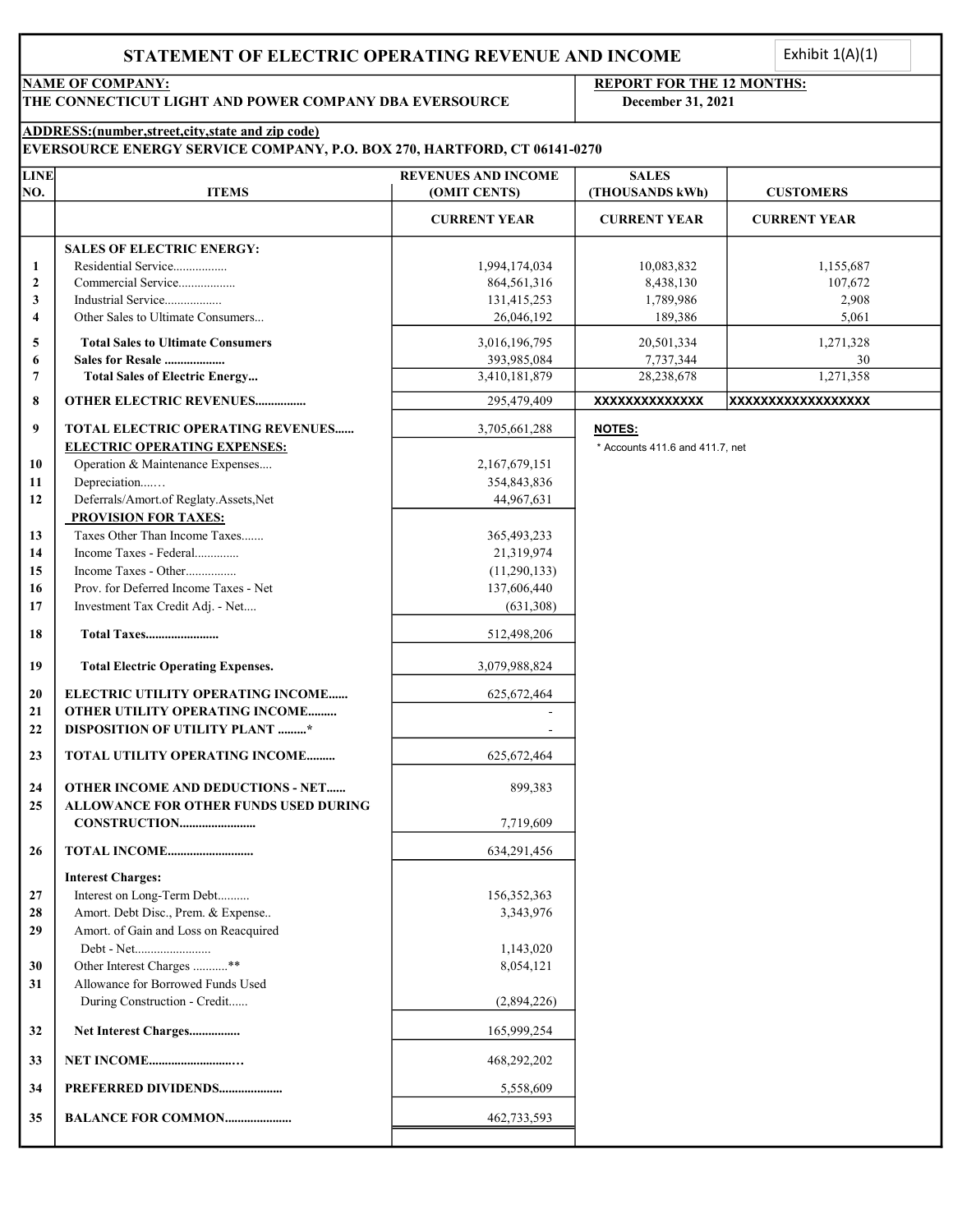# EXCLUDING TRANSMISSION BUSINESS SEGMENT NAME OF COMPANY:<br>THE CONNECTICUT LIGHT AND POWER COMPANY DBA EVERSOURCE December 31, 2021 THE CONNECTICUT LIGHT AND POWER COMPANY DBA EVERSOURCE ADDRESS:(number,street,city,state and zip code) EVERSOURCE ENERGY SERVICE COMPANY, P.O. BOX 270, HARTFORD, CT 06141-0270 **LINE REVENUES AND INCOME SALES** NO. ITEMS (OMIT CENTS) (THOUSANDS kWh) CUSTOMERS CURRENT YEAR CURRENT YEAR CURRENT YEAR SALES OF ELECTRIC ENERGY: 1 Residential Service................. 1,994,174,034 10,083,832 1,155,687 2 Commercial Service.................. 864,561,316 8,438,130 107,672 3 Industrial Service.................. 131,415,253 1,789,986 2,908 4 Other Sales to Ultimate Consumers... 26,046,192 189,386 5,061 5 Total Sales to Ultimate Consumers 20,016,196,795 3,016,196,795 3,016,196,795 3,016,196,795 3,016,196,795 3,016,196,795 3,016,196,795 3,016,196,795 3,016,196,795 3,016,196,795 3,016,196,795 3,016,197,197,197,197,197,197,1 6 Sales for Resale ................... 7,737,344 30 393,985,084 7 Total Sales of Electric Energy... 28,238,678 1,271,358 8 OTHER ELECTRIC REVENUES................ 50,774,563 XXXXXXXXXXXXXX XXXXXXXXXXXXXXXXXX 9 | TOTAL ELECTRIC OPERATING REVENUES...... | 3,460,956,442 | NOTES: ELECTRIC OPERATING EXPENSES:  $*$  Accounts 411.6 and 411.7, net 10 Operation & Maintenance Expenses.... 2,561,762,576 11 Depreciation....… 204,519,876 12 Deferrals/Amort.of Reglaty.Assets,Net 46,370,263 PROVISION FOR TAXES: 13 Taxes Other Than Income Taxes....... 259,033,503 14 Income Taxes - Federal.............. (36,193,857) 15 Income Taxes - Other................ (36,457,430) 16 Prov. for Deferred Income Taxes - Net 129,411,642 17 Investment Tax Credit Adj. - Net.... (452,472) 18 Total Taxes....................... 315,341,386 19 Total Electric Operating Expenses. 2008 19 3,127,994,101 20 ELECTRIC UTILITY OPERATING INCOME...... 1 332,962.341 21 OTHER UTILITY OPERATING INCOME......... 22 DISPOSITION OF UTILITY PLANT .........\* 23 TOTAL UTILITY OPERATING INCOME........... | 332,962,341 24 OTHER INCOME AND DEDUCTIONS - NET...... (3,937,917) 25 ALLOWANCE FOR OTHER FUNDS USED DURING CONSTRUCTION........................ 3,705,010 26 TOTAL INCOME........................... 332,729,434 Interest Charges: 27 Interest on Long-Term Debt.......... 92,231,571 28 Amort. Debt Disc., Prem. & Expense.. 2,022,233 29 Amort. of Gain and Loss on Reacquired Debt - Net........................ 625,110 30 Other Interest Charges ............\*\* 6,497,288 31 Allowance for Borrowed Funds Used During Construction - Credit...... (1,508,970) 32 Net Interest Charges................ 99,867,232 33 NET INCOME..........................… 232,862,202 34 **PREFERRED DIVIDENDS....................** 3,285,138 35 BALANCE FOR COMMON..................... 229,577,064 Exhibit  $1(A)(2)$ <br> $\vdots$

STATEMENT OF ELECTRIC OPERATING REVENUE AND INCOME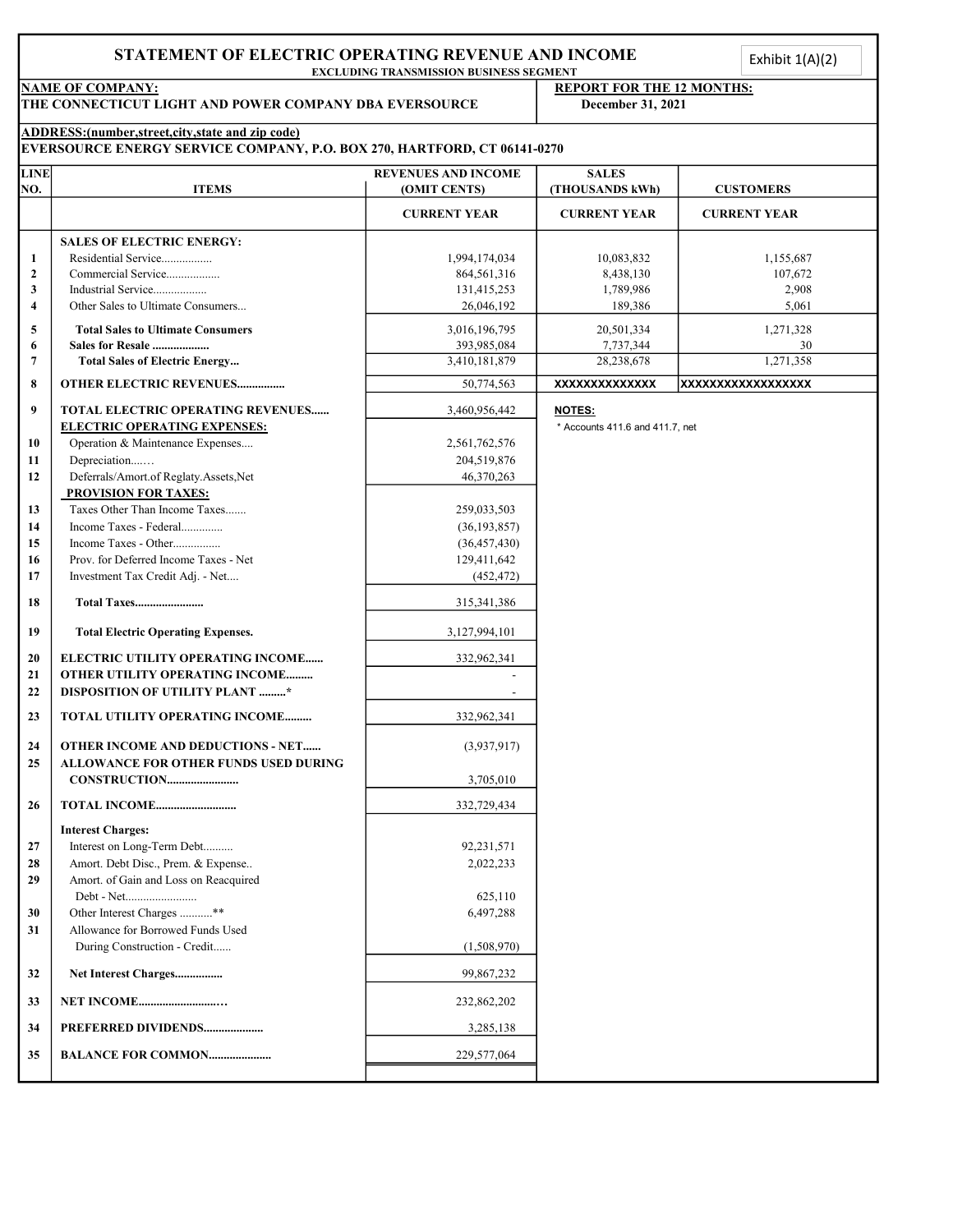### STATEMENT OF ELECTRIC OPERATING REVENUE AND INCOME

Exhibit  $1(A)(3)$ 

## NAME OF COMPANY: REPORT FOR THE 3 MONTHS:

#### ADDRESS:(number,street,city,state and zip code)

| THE CONNECTICUT LIGHT AND POWER COMPANY DBA EVERSOURCE |                                                                                   | December 31, 2021                          |                                 |                     |
|--------------------------------------------------------|-----------------------------------------------------------------------------------|--------------------------------------------|---------------------------------|---------------------|
|                                                        | ADDRESS: (number, street, city, state and zip code)                               |                                            |                                 |                     |
|                                                        | EVERSOURCE ENERGY SERVICE COMPANY, P.O. BOX 270, HARTFORD, CT 06141-0270          |                                            |                                 |                     |
| <b>LINE</b><br>NO.                                     | <b>ITEMS</b>                                                                      | <b>REVENUES AND INCOME</b><br>(OMIT CENTS) | <b>SALES</b><br>(THOUSANDS kWh) | <b>CUSTOMERS</b>    |
|                                                        |                                                                                   | <b>CURRENT YEAR</b>                        | <b>CURRENT YEAR</b>             | <b>CURRENT YEAR</b> |
|                                                        | <b>SALES OF ELECTRIC ENERGY:</b>                                                  |                                            |                                 |                     |
| 1                                                      | Residential Service                                                               | 435,602,572                                | 2,294,092                       | 1,158,191           |
| $\mathbf{2}$                                           | Commercial Service                                                                | 204,439,434                                | 1,989,858                       | 107,713             |
| 3                                                      | Industrial Service                                                                | 31,213,304                                 | 437,376                         | 2,893               |
| 4                                                      | Other Sales to Ultimate Consumers                                                 | 6,864,578                                  | 52,315                          | 5,037               |
| 5                                                      | <b>Total Sales to Ultimate Consumers</b>                                          | 678,119,888                                | 4,773,641                       | 1,273,834           |
| 6                                                      | Sales for Resale                                                                  | 116,113,311                                | 1,792,596                       | 30                  |
| 7                                                      | <b>Total Sales of Electric Energy</b>                                             | 794,233,199                                | 6,566,237                       | 1,273,864           |
| 8                                                      | <b>OTHER ELECTRIC REVENUES</b>                                                    | 94,234,587                                 | <b>XXXXXXXXXXXXXX</b>           | XXXXXXXXXXXXXXXXXX  |
|                                                        |                                                                                   |                                            |                                 |                     |
| 9                                                      | <b>TOTAL ELECTRIC OPERATING REVENUES</b>                                          | 888,467,786                                | <b>NOTES:</b>                   |                     |
|                                                        | <b>ELECTRIC OPERATING EXPENSES:</b>                                               |                                            | * Accounts 411.6 and 411.7, net |                     |
| 10                                                     | Operation & Maintenance Expenses                                                  | 529,240,849                                |                                 |                     |
| 11                                                     | Depreciation                                                                      | 89,602,249                                 |                                 |                     |
| 12                                                     | Deferrals/Amort.of Reglaty.Assets,Net                                             | 5,301,425                                  |                                 |                     |
|                                                        | <b>PROVISION FOR TAXES:</b>                                                       |                                            |                                 |                     |
| 13                                                     | Taxes Other Than Income Taxes                                                     | 89,124,097                                 |                                 |                     |
| 14                                                     | Income Taxes - Federal                                                            | (13,948,677)                               |                                 |                     |
| 15                                                     | Income Taxes - Other                                                              | (5,721,694)                                |                                 |                     |
| 16                                                     | Prov. for Deferred Income Taxes - Net                                             | 39,727,243                                 |                                 |                     |
| 17                                                     | Investment Tax Credit Adj. - Net                                                  | (157, 827)                                 |                                 |                     |
| 18                                                     |                                                                                   | 109,023,142                                |                                 |                     |
| 19                                                     | <b>Total Electric Operating Expenses.</b>                                         | 733,167,665                                |                                 |                     |
| 20                                                     | ELECTRIC UTILITY OPERATING INCOME                                                 | 155,300,121                                |                                 |                     |
| 21                                                     | OTHER UTILITY OPERATING INCOME                                                    |                                            |                                 |                     |
| 22                                                     | <b>DISPOSITION OF UTILITY PLANT *</b>                                             |                                            |                                 |                     |
| 23                                                     | TOTAL UTILITY OPERATING INCOME                                                    | 155,300,121                                |                                 |                     |
| 24<br>25                                               | <b>OTHER INCOME AND DEDUCTIONS - NET</b><br>ALLOWANCE FOR OTHER FUNDS USED DURING | 250,108                                    |                                 |                     |
|                                                        |                                                                                   | 2,659,995                                  |                                 |                     |
| 26                                                     | <b>TOTAL INCOME</b>                                                               | 158,210,224                                |                                 |                     |
|                                                        | <b>Interest Charges:</b>                                                          |                                            |                                 |                     |
| 27                                                     | Interest on Long-Term Debt                                                        | 39,292,457                                 |                                 |                     |
| 28                                                     | Amort. Debt Disc., Prem. & Expense                                                | 891,316                                    |                                 |                     |
| 29                                                     | Amort. of Gain and Loss on Reacquired                                             |                                            |                                 |                     |
|                                                        | Debt - Net                                                                        | 294,901                                    |                                 |                     |
| 30                                                     | Other Interest Charges **                                                         | 2,105,343                                  |                                 |                     |
| 31                                                     | Allowance for Borrowed Funds Used                                                 |                                            |                                 |                     |
|                                                        | During Construction - Credit                                                      | (856, 460)                                 |                                 |                     |
|                                                        |                                                                                   |                                            |                                 |                     |
| 32                                                     | Net Interest Charges                                                              | 41,727,557                                 |                                 |                     |
| 33                                                     | NET INCOME                                                                        | 116,482,667                                |                                 |                     |
| 34                                                     | PREFERRED DIVIDENDS                                                               | 1,389,652                                  |                                 |                     |
| 35                                                     | <b>BALANCE FOR COMMON</b>                                                         | 115,093,015                                |                                 |                     |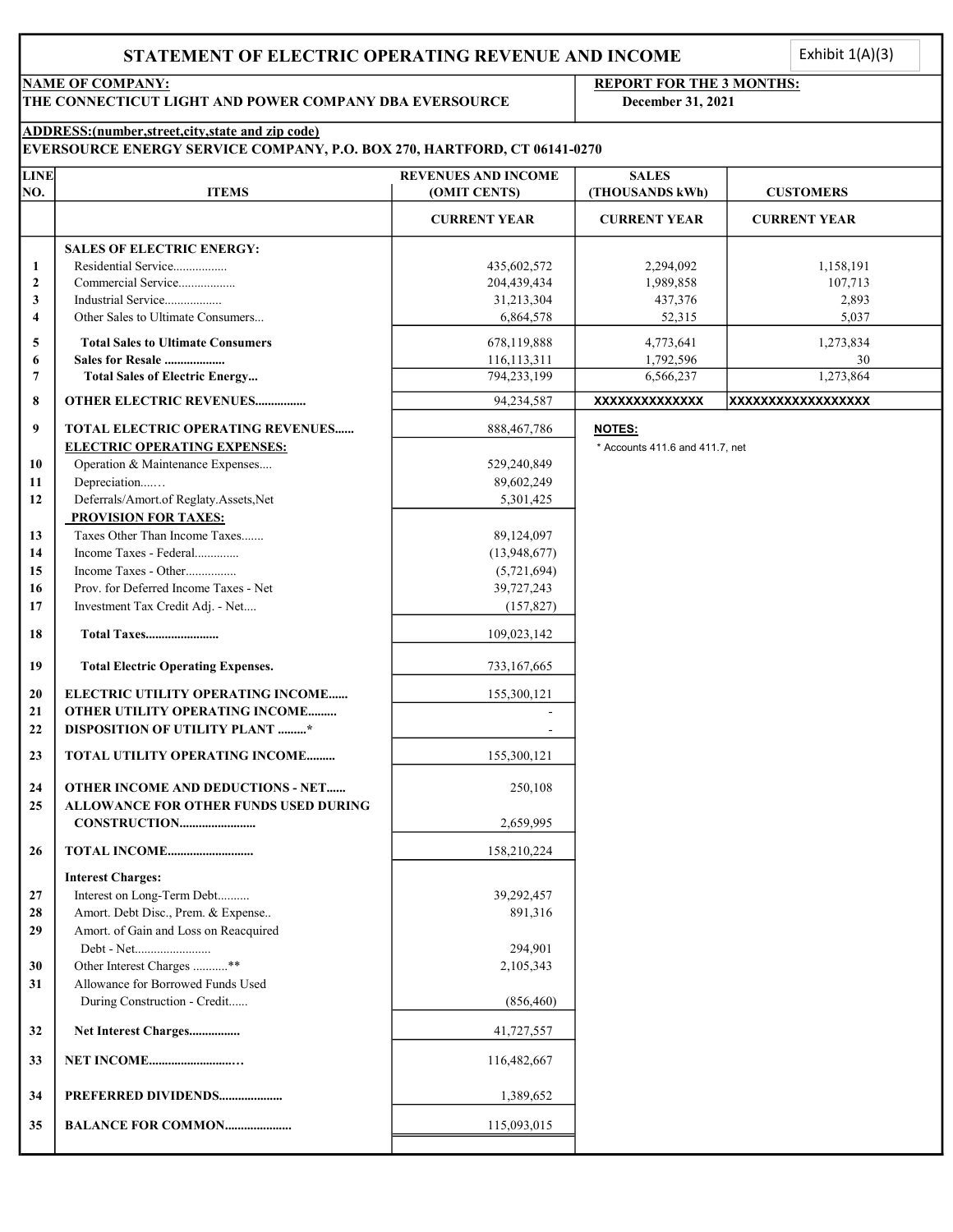#### STATEMENT OF ELECTRIC OPERATING REVENUE AND INCOME

#### NAME OF COMPANY:<br>
THE CONNECTICUT LIGHT AND POWER COMPANY DBA EVERSOURCE<br>
Pecember 31, 2021 THE CONNECTICUT LIGHT AND POWER COMPANY DBA EVERSOURCE

|                                |                                                                                                                                | <b>EXCLUDING TRANSMISSION BUSINESS SEGMENT</b> |                                                      |                     |
|--------------------------------|--------------------------------------------------------------------------------------------------------------------------------|------------------------------------------------|------------------------------------------------------|---------------------|
|                                | <b>NAME OF COMPANY:</b><br>THE CONNECTICUT LIGHT AND POWER COMPANY DBA EVERSOURCE                                              |                                                | <b>REPORT FOR THE 3 MONTHS:</b><br>December 31, 2021 |                     |
|                                | ADDRESS:(number, street, city, state and zip code)<br>EVERSOURCE ENERGY SERVICE COMPANY, P.O. BOX 270, HARTFORD, CT 06141-0270 |                                                |                                                      |                     |
| <b>LINE</b>                    |                                                                                                                                | <b>REVENUES AND INCOME</b>                     | <b>SALES</b>                                         |                     |
| NO.                            | <b>ITEMS</b>                                                                                                                   | (OMIT CENTS)                                   | (THOUSANDS kWh)                                      | <b>CUSTOMERS</b>    |
|                                |                                                                                                                                | <b>CURRENT YEAR</b>                            | <b>CURRENT YEAR</b>                                  | <b>CURRENT YEAR</b> |
| $\mathbf{1}$                   | <b>SALES OF ELECTRIC ENERGY:</b><br>Residential Service                                                                        | 435,602,572                                    | 2,294,092                                            | 1,158,191           |
| $\overline{2}$<br>$\mathbf{3}$ | Commercial Service<br>Industrial Service                                                                                       | 204,439,434<br>31,213,304                      | 1,989,858<br>437,376                                 | 107,713<br>2,893    |
| $\overline{4}$                 | Other Sales to Ultimate Consumers                                                                                              | 6,864,578                                      | 52,315                                               | 5,037               |
| 5                              | <b>Total Sales to Ultimate Consumers</b>                                                                                       | 678,119,888                                    | 4,773,641                                            | 1,273,834           |
| 6<br>$7\phantom{.0}$           | Sales for Resale<br><b>Total Sales of Electric Energy</b>                                                                      | 116,113,311<br>794,233,199                     | 1,792,596<br>6,566,237                               | 30<br>1,273,864     |
| 8                              | <b>OTHER ELECTRIC REVENUES</b>                                                                                                 | 31,345,709                                     | XXXXXXXXXXXXX                                        | XXXXXXXXXXXXXXXXXX  |
| 9                              | TOTAL ELECTRIC OPERATING REVENUES                                                                                              | 825,578,908                                    | NOTES:                                               |                     |
|                                | <b>ELECTRIC OPERATING EXPENSES:</b>                                                                                            |                                                | * Accounts 411.6 and 411.7, net                      |                     |
| 10<br>11                       | Operation & Maintenance Expenses<br>Depreciation                                                                               | 620,773,412<br>51,660,994                      |                                                      |                     |
| 12                             | Deferrals/Amort.of Reglaty.Assets,Net                                                                                          | 5,652,083                                      |                                                      |                     |
| 13                             | <b>PROVISION FOR TAXES:</b><br>Taxes Other Than Income Taxes                                                                   | 61,583,031                                     |                                                      |                     |
| 14                             | Income Taxes - Federal                                                                                                         | (25, 704, 173)                                 |                                                      |                     |
| 15<br>16                       | Income Taxes - Other<br>Prov. for Deferred Income Taxes - Net                                                                  | (10, 459, 413)<br>35,891,341                   |                                                      |                     |
| 17                             | Investment Tax Credit Adj. - Net                                                                                               | (113, 118)                                     |                                                      |                     |
| 18                             | Total Taxes                                                                                                                    | 61,197,668                                     |                                                      |                     |
| 19                             | <b>Total Electric Operating Expenses.</b>                                                                                      | 739,284,157                                    |                                                      |                     |
| 20                             | ELECTRIC UTILITY OPERATING INCOME                                                                                              | 86,294,751                                     |                                                      |                     |
| 21<br>22                       | OTHER UTILITY OPERATING INCOME<br>DISPOSITION OF UTILITY PLANT *                                                               |                                                |                                                      |                     |
| 23                             | TOTAL UTILITY OPERATING INCOME                                                                                                 | 86,294,751                                     |                                                      |                     |
|                                |                                                                                                                                |                                                |                                                      |                     |
| 24<br>25                       | OTHER INCOME AND DEDUCTIONS - NET<br>ALLOWANCE FOR OTHER FUNDS USED DURING                                                     | (1, 732, 558)                                  |                                                      |                     |
|                                | CONSTRUCTION                                                                                                                   | 1,303,275                                      |                                                      |                     |
| 26                             | TOTAL INCOME                                                                                                                   | 85,865,468                                     |                                                      |                     |
|                                | <b>Interest Charges:</b>                                                                                                       |                                                |                                                      |                     |
| 27<br>28                       | Interest on Long-Term Debt<br>Amort. Debt Disc., Prem. & Expense                                                               | 23,113,430<br>532,576                          |                                                      |                     |
| 29                             | Amort. of Gain and Loss on Reacquired                                                                                          |                                                |                                                      |                     |
| 30                             | Debt - Net<br>Other Interest Charges **                                                                                        | 161,271<br>1,439,494                           |                                                      |                     |
| 31                             | Allowance for Borrowed Funds Used                                                                                              |                                                |                                                      |                     |
|                                | During Construction - Credit                                                                                                   | (456, 596)                                     |                                                      |                     |
| 32                             | Net Interest Charges                                                                                                           | 24,790,175                                     |                                                      |                     |
| 33                             | <b>NET INCOME</b>                                                                                                              | 61,075,293                                     |                                                      |                     |
| 34                             | PREFERRED DIVIDENDS                                                                                                            | 821,284                                        |                                                      |                     |
| 35                             | <b>BALANCE FOR COMMON</b>                                                                                                      | 60,254,009                                     |                                                      |                     |
|                                |                                                                                                                                |                                                |                                                      |                     |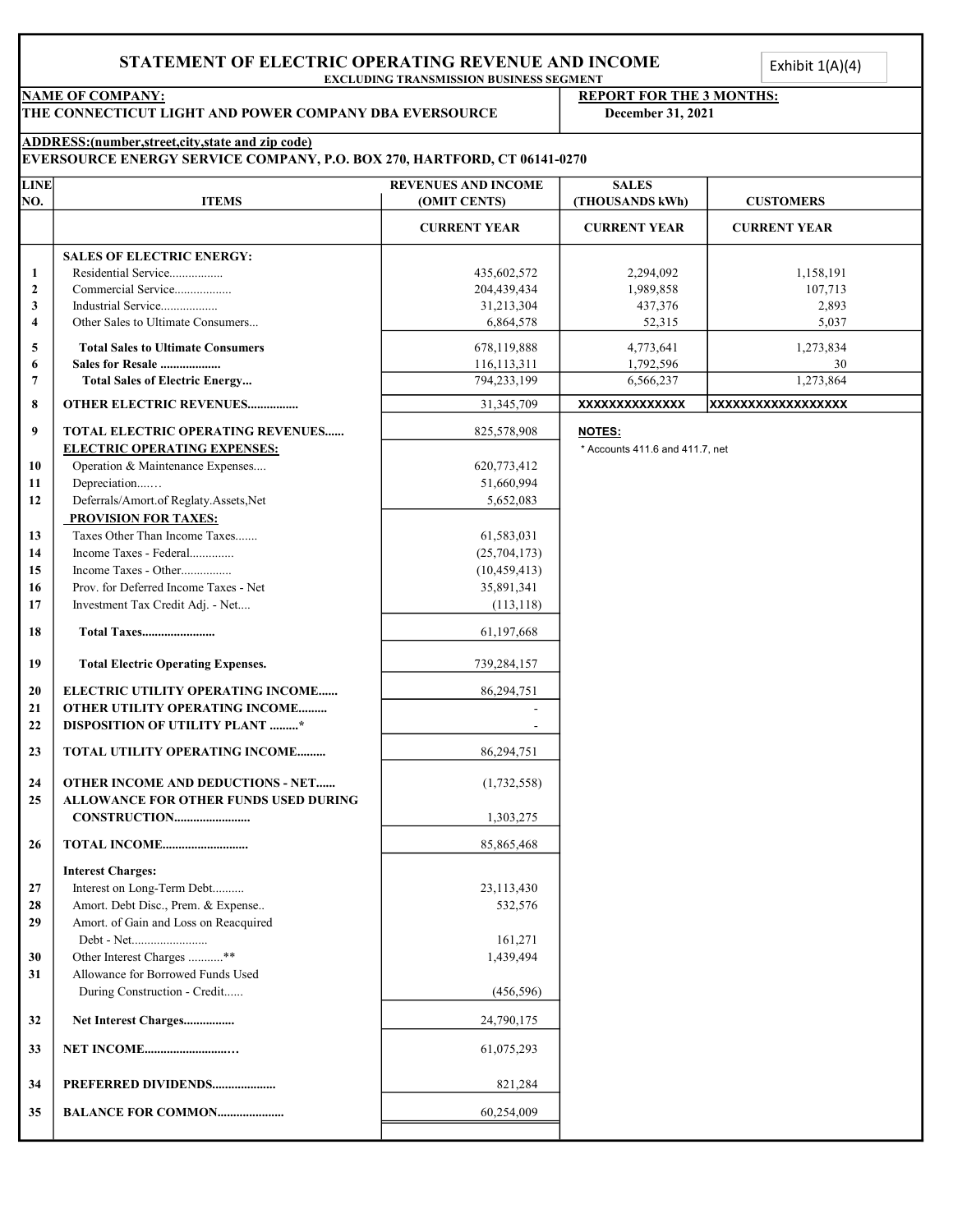#### THE CONNECTICUT LIGHT AND POWER COMPANY DBA EVERSOURCE Rate of Return on Rate Base For the 12 Months Ended December 31, 2021

|                                                                                                                                                                                                                                                                                     |    | Average *                                                               |
|-------------------------------------------------------------------------------------------------------------------------------------------------------------------------------------------------------------------------------------------------------------------------------------|----|-------------------------------------------------------------------------|
| <b>Total Utility Plant In Service</b><br>Less: Accumulated Provision for Depreciation                                                                                                                                                                                               | \$ | 6,957,271<br>1,449,444                                                  |
| <b>Net Utility Plant</b>                                                                                                                                                                                                                                                            |    | 5,507,827                                                               |
| Plus:<br>Materials and Supplies, Excluding Fuel<br>Net Regulatory Asset - FAS 109<br><b>Working Capital Allowance</b><br>Deferred Taxes on CIAC, Net of Gross-Up<br><b>Regulatory Asset - Connecticut Yankee</b><br>Regulatory Asset - Maine Yankee<br><b>Other Deferred Assets</b> |    | 56,326<br>(241, 858)<br>37,998<br>35,220<br>16,124<br>(8,655)<br>28,981 |
| Prepayments<br>Less:<br>Accumulated Provision for Deferred Income Taxes                                                                                                                                                                                                             |    | 7,302<br>1,091,390                                                      |
| Accum. Provision for Def. Income Taxes - FAS109<br><b>Customer Deposits</b><br>Reserves<br>Regulatory Liability - Connecticut Yankee<br>Regulatory Liability - Maine Yankee                                                                                                         |    | (241, 858)<br>15,717<br>(352, 351)<br>1,892<br>746                      |
| Rate Base                                                                                                                                                                                                                                                                           |    | 4,923,729                                                               |
| Operating Income                                                                                                                                                                                                                                                                    | S  | 332,962                                                                 |
| Rate of Return                                                                                                                                                                                                                                                                      |    | 6.76%                                                                   |

\* 5 Quarter Average Rate Base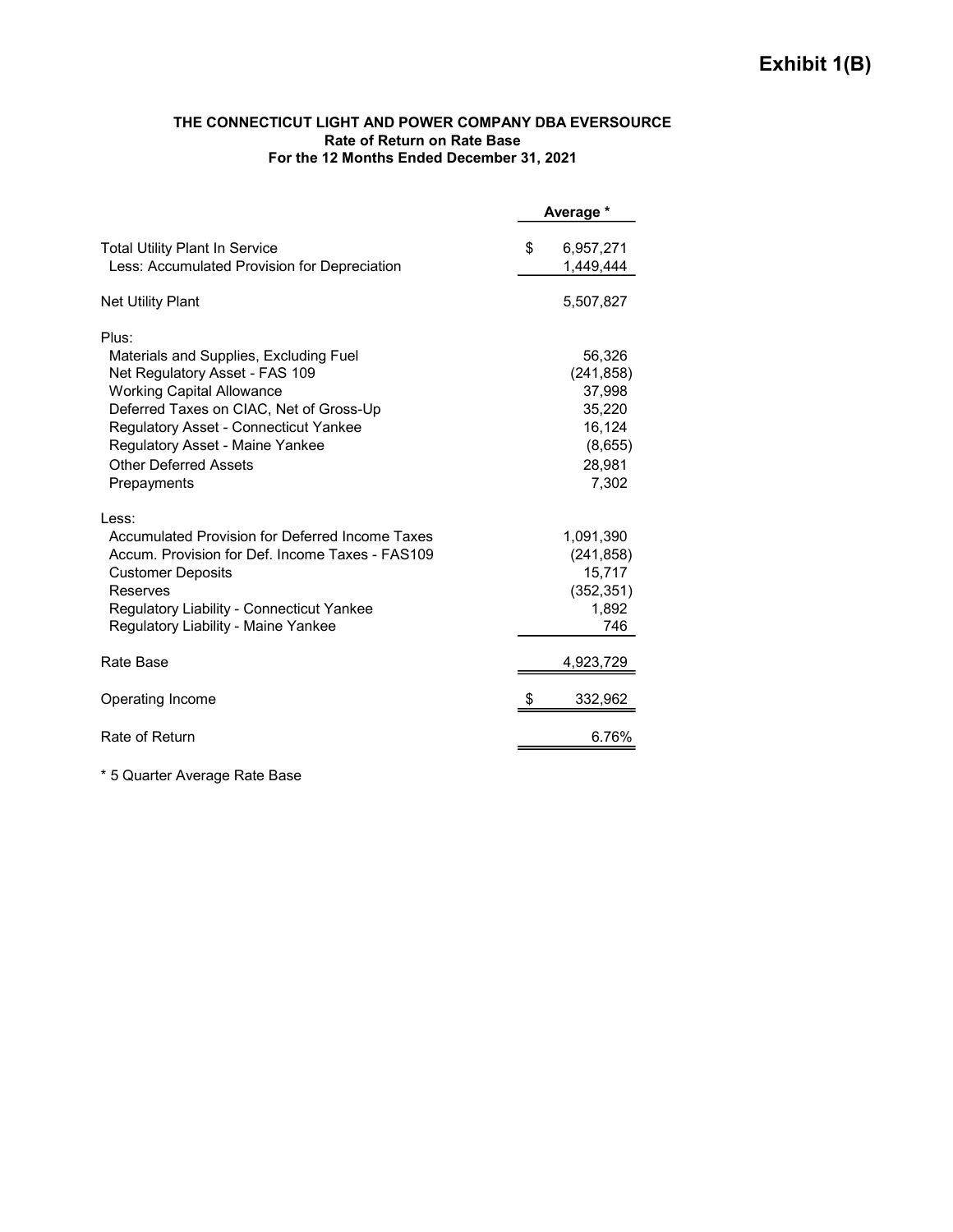#### THE CONNECTICUT LIGHT AND POWER COMPANY DBA EVERSOURCE Rate of Return on Common Equity Cost of Capital Method For the 12 Months Ended December 31, 2021 (Thousands of Dollars)

|                                                     | <b>Amount</b>   |                | <b>Capitalization Ratios</b> |
|-----------------------------------------------------|-----------------|----------------|------------------------------|
|                                                     | 5-Q Average     |                | 5-Q Average                  |
| Long-Term Debt                                      | \$<br>4,112,767 |                | 43.95%                       |
| <b>Preferred Stock</b>                              | 117,020         |                | 1.25%                        |
| <b>Common Equity</b>                                | 5,128,123       |                | 54.80%                       |
| Total                                               | 9,357,910<br>S  |                | 100.00%                      |
|                                                     |                 | Average        |                              |
|                                                     | <b>Embedded</b> | Capitalization | Weighted                     |
|                                                     | Cost            | Ratio          | Cost                         |
| Long-Term Debt                                      | 3.91%           | 43.95%         | 1.72%                        |
| <b>Preferred Stock</b>                              | 4.75%           | 1.25%          | 0.06%                        |
| <b>Weighted Costs</b>                               |                 |                | 1.78%                        |
|                                                     |                 |                |                              |
| Rate of Return on Rate Base                         |                 |                | 6.76%                        |
| Less: Weighted Costs                                |                 |                | 1.78%                        |
| <b>Common Equity Component</b>                      |                 |                | 4.98%                        |
| Percentage of Common Equity to Total Capitalization |                 |                | 54.80%                       |
| Return on Common Equity                             |                 |                | 9.09%                        |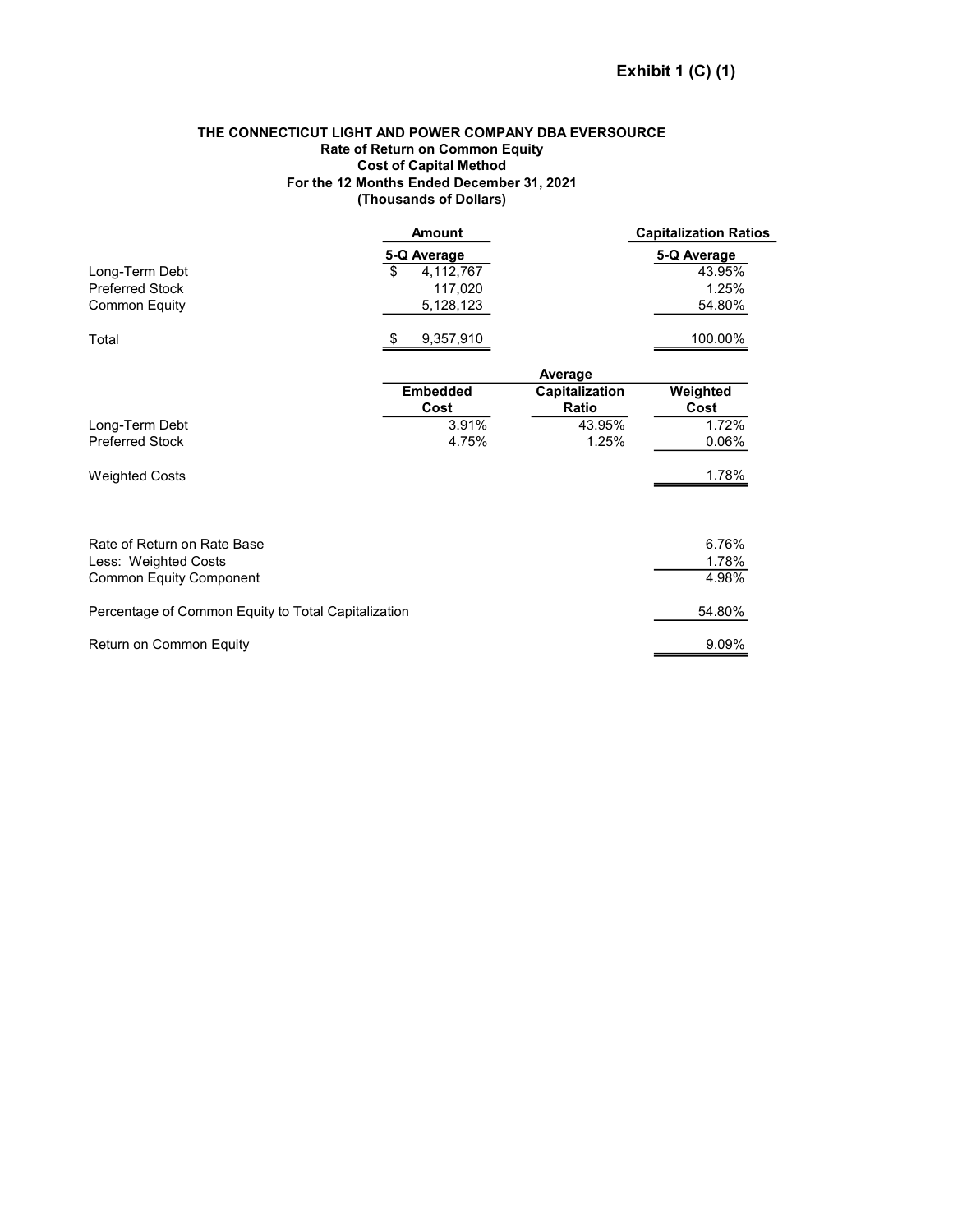#### THE CONNECTICUT LIGHT AND POWER COMPANY DBA EVERSOURCE Rate of Return on Common Equity Net Income Method For the 12 Months Ended December 31, 2021 (Thousands of Dollars)

| <b>Average Common Equity</b>               | <b>Amount</b>                       |  |  |
|--------------------------------------------|-------------------------------------|--|--|
| December 2020                              | 5,044,486                           |  |  |
| March 2021<br>June 2021.<br>September 2021 | 5,071,394<br>5,115,461<br>5,114,124 |  |  |
| December 2021                              | 5,299,250                           |  |  |
| Total - 5 Quarters                         | 25,644,715                          |  |  |
| Common Equity - 5-Q Average                | 5,128,943                           |  |  |
| Earnings For Common - 12 Months Ended      | \$<br>462.734                       |  |  |
| Return on Common Equity - 5-Q Average      | 9.02%                               |  |  |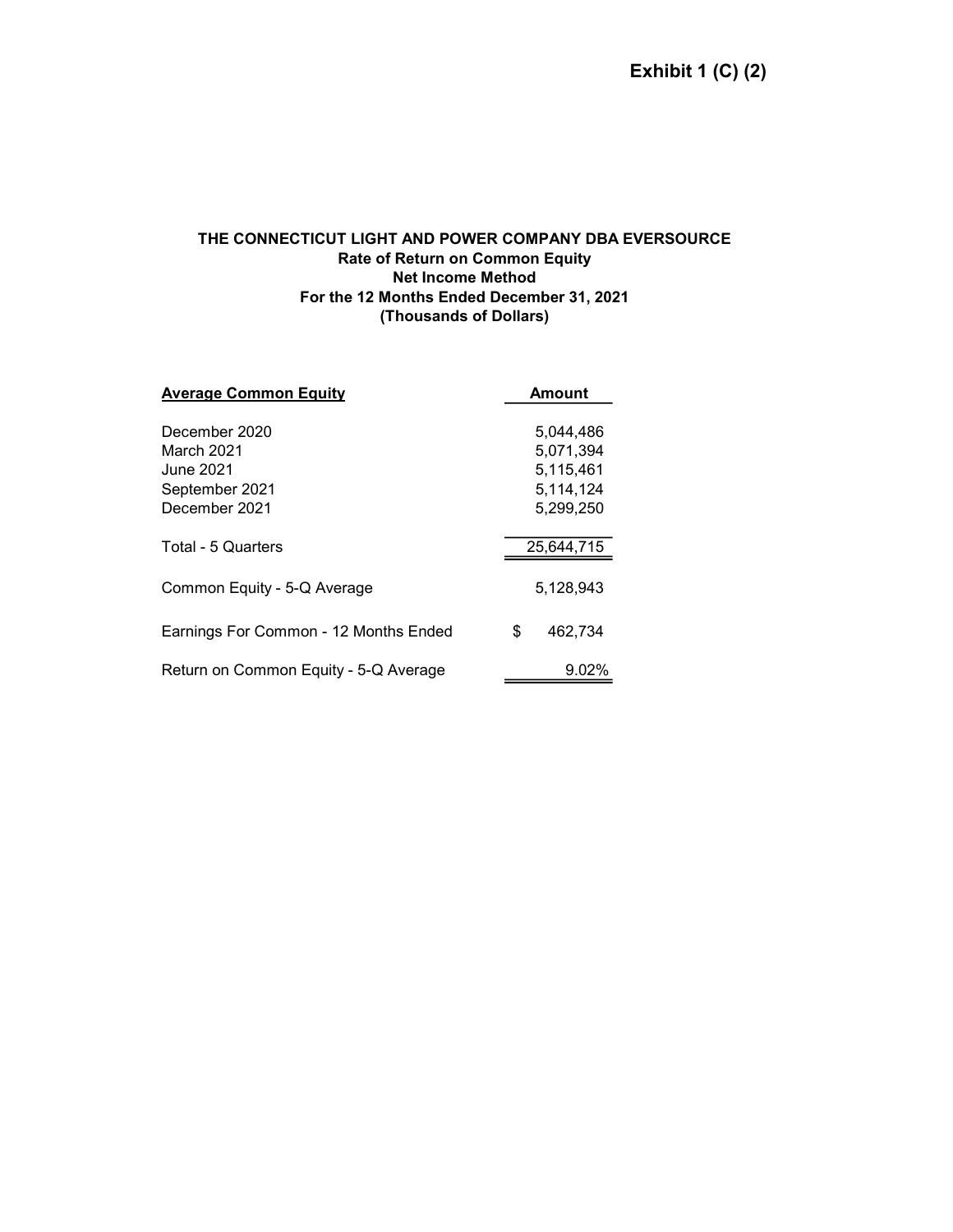# Exhibit 1(D)

### THE CONNECTICUT LIGHT AND POWER COMPANY DBA EVERSOURCE Rate of Return on Rate Base For the 3 Months Ended December 31, 2021 (Thousands of Dollars)

|                                                                                                                                                                                                                                                                                                    |    | Average *                                                                        |
|----------------------------------------------------------------------------------------------------------------------------------------------------------------------------------------------------------------------------------------------------------------------------------------------------|----|----------------------------------------------------------------------------------|
| <b>Total Utility Plant In Service</b><br>Less: Accumulated Provision for Depreciation                                                                                                                                                                                                              | \$ | 7,061,035<br>1,453,998                                                           |
| <b>Net Utility Plant</b>                                                                                                                                                                                                                                                                           |    | 5,607,037                                                                        |
| Plus:<br>Materials and Supplies, Excluding Fuel<br>Net Regulatory Asset - FAS 109<br><b>Working Capital Allowance</b><br>Deferred Taxes on CIAC, Net of Gross-Up<br><b>Regulatory Asset - Connecticut Yankee</b><br>Regulatory Asset - Maine Yankee<br><b>Other Deferred Assets</b><br>Prepayments |    | 57,228<br>(233, 159)<br>37,998<br>34,741<br>16,099<br>(8,655)<br>26,806<br>7,432 |
| Less:<br><b>Accumulated Provision for Deferred Income Taxes</b><br>Accum, Provision for Def. Income Taxes - FAS109<br><b>Customer Deposits</b><br>Reserves<br><b>Regulatory Liability - Connecticut Yankee</b><br>Regulatory Liability - Maine Yankee                                              |    | 1,093,323<br>(233, 159)<br>14,358<br>(423, 796)<br>1,842<br>740                  |
| Rate Base                                                                                                                                                                                                                                                                                          |    | 5,092,220                                                                        |
| Operating Income                                                                                                                                                                                                                                                                                   | S  | 86,295                                                                           |
| Rate of Return                                                                                                                                                                                                                                                                                     |    | 1.69%                                                                            |

\* 2 Quarter Average Rate Base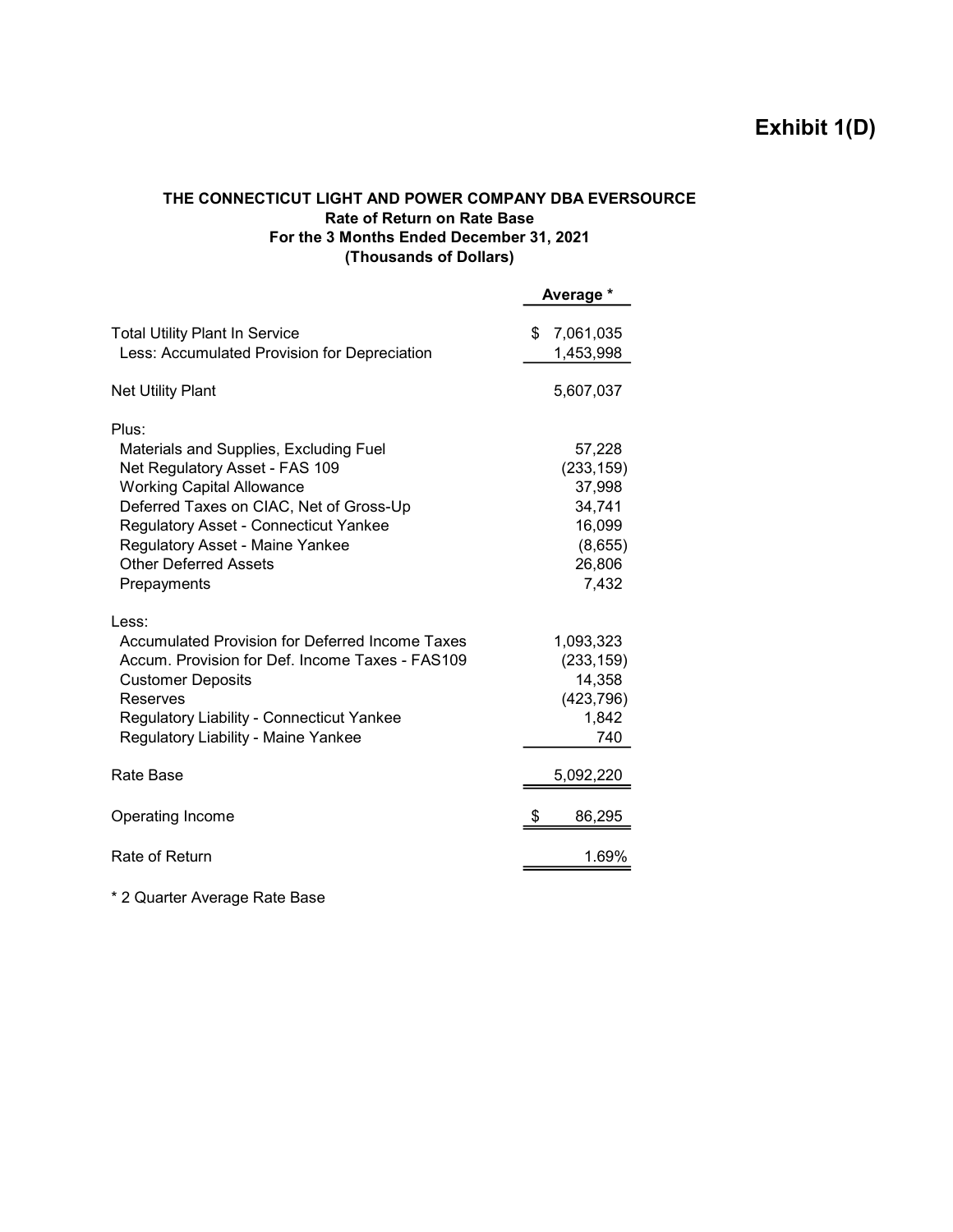### THE CONNECTICUT LIGHT AND POWER COMPANY DBA EVERSOURCE Rate of Return on Common Equity Cost of Capital Method For the 3 Months Ended December 31, 2021 (Thousands of Dollars)

|                                                                  |    | <b>Amount</b>                                    |                | <b>Capitalization Ratios</b>             |
|------------------------------------------------------------------|----|--------------------------------------------------|----------------|------------------------------------------|
| Long-Term Debt<br><b>Preferred Stock</b><br><b>Common Equity</b> | \$ | 2-Q Average<br>4,209,046<br>117,020<br>5,205,867 |                | 2-Q Average<br>44.16%<br>1.23%<br>54.62% |
| Total                                                            | S  | 9,531,933                                        |                | 100.00%                                  |
|                                                                  |    |                                                  | Average        |                                          |
|                                                                  |    | <b>Embedded</b>                                  | Capitalization | Weighted                                 |
|                                                                  |    | Cost                                             | <b>Ratio</b>   | Cost                                     |
| Long-Term Debt                                                   |    | 0.96%                                            | 44.16%         | 0.42%                                    |
| <b>Preferred Stock</b>                                           |    | 1.19%                                            | 1.23%          | 0.01%                                    |
| <b>Weighted Costs</b>                                            |    |                                                  |                | 0.43%                                    |
|                                                                  |    |                                                  |                |                                          |
| Rate of Return on Rate Base                                      |    |                                                  |                | 1.69%                                    |
| Less: Weighted Costs                                             |    |                                                  |                | 0.43%                                    |
| <b>Common Equity Component</b>                                   |    |                                                  |                | 1.26%                                    |
| Percentage of Common Equity to Total Capitalization              |    |                                                  |                | 54.62%                                   |
| Return on Common Equity                                          |    |                                                  |                | 2.31%                                    |